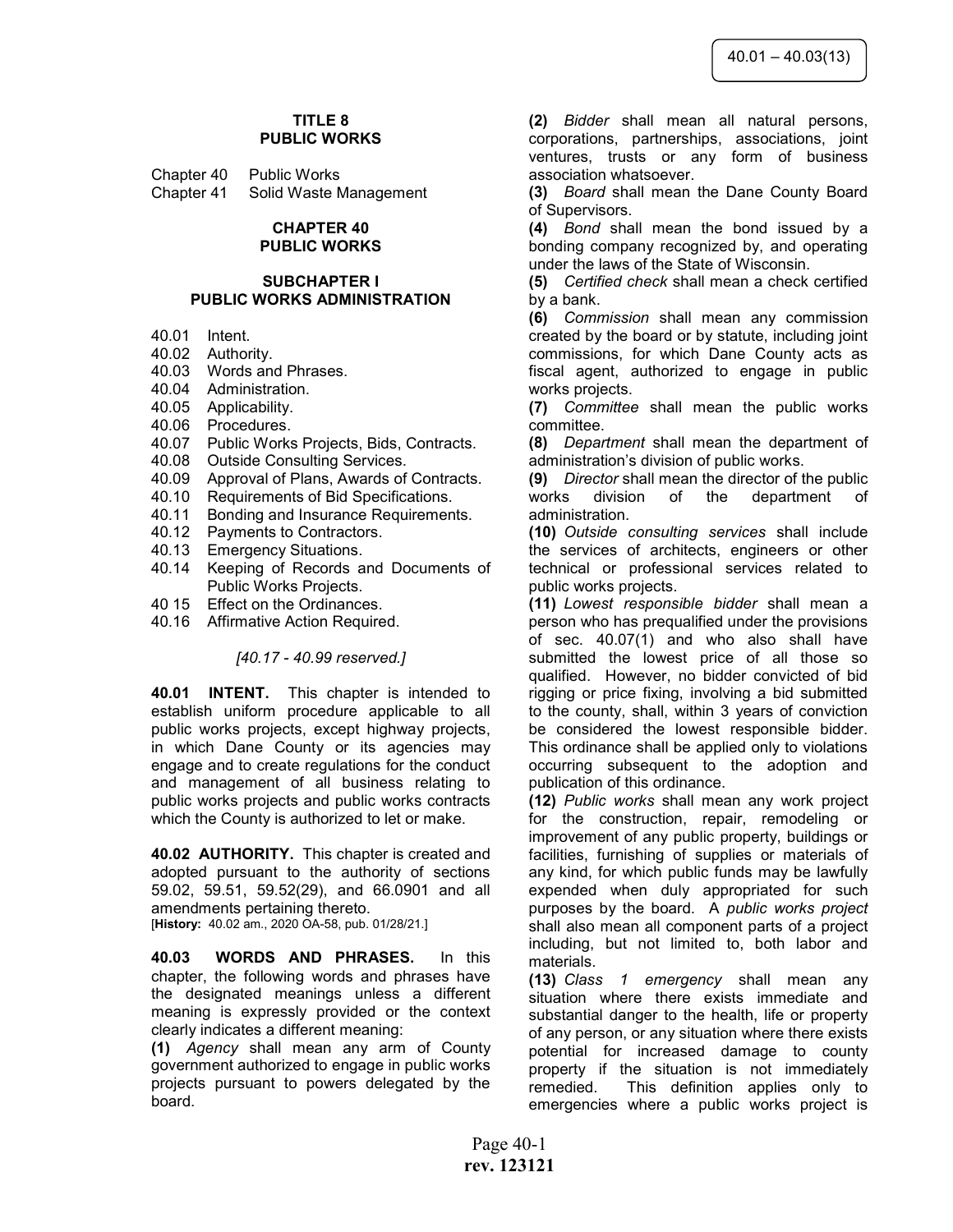necessary to resolve the emergency and where the bid requirements of section 59.52(29), Wis. Stats., are applicable.

(14) Class 2 emergency shall mean any situation where the normal operation of any county department or agency is seriously impaired. This definition applies only to emergencies where a public works project is necessary to resolve the emergency and where the bid requirements of section 59.52(29), Wis. Stats., are applicable.

State Law Reference: Sections 59.52(29) and 66.0901, Wis. Stats.

[History: (11) am., Sub. 1 to OA 20, 2007-08, pub. 10/26/07, eff. 01/01/08; (8) and (9) am., 2021 OA-55, pub. 12/28/21.]

40.04 ADMINISTRATION. (1) Responsibility for compliance with the provisions of this chapter rests initially with the agency engaging in the particular public works project.

(2) The director's duties shall be to render assistance and give advice to agencies of the county engaged in public works projects. Such assistance shall include: prequalifying contractors; preparing specifications; obtaining cost estimates; preparing all forms and papers, except contract documents, to be used for such purposes; assisting in the appraisal of bids submitted; inspecting projects in progress in order to insure compliance with contract specifications when no architect or engineer is in charge; assisting agencies conducting public works projects in preauditing bills submitted by contractors for progress payments and final payments, before such bills are forwarded to the county clerk for final audit and payment; and rendering such other assistance as may be requested by agencies engaging in public works. (3) In performance of their responsibilities and duties, the director shall exercise supervisory control over all matters of procedure and administration relating to public works, and may take whatever action they deem necessary to insure compliance with the provisions of this

chapter and all matters concerned therewith. (4) The committee, in addition to its other powers and duties, is hereby designated as the

committee responsible for supervising and enforcing this chapter. All matters concerning noncompliance with the provisions of this chapter shall be referred to the committee for appropriate action.

(5) The committee shall also be responsible for determining matters of policy and procedure within the scope of this chapter. The director may consult with or refer to the committee any matter relating to their assigned duties and responsibilities.

(6) It shall be the duty of the purchasing agent to advertise for and solicit bids for all public works projects wherever the cost of the project is expected to exceed the amount specified in section 59.52(29), Wis. Stats.

(7) All contract documents not of a routine nature shall be subject to review by the corporation counsel.

[History: (2) am., Sub. 1 to OA 20, 2007-08, pub. 10/26/07, eff. 01/01/08; (1), (3), and (5) am., 2020 OA-58, pub. 01/28/21.]

40.05 APPLICABILITY. The provisions of this chapter hereby established shall apply to, and be complied with by, all Dane County institutions, departments, committees or commissions authorized to engage in and contract for public works except contracts for highway construction and maintenance which the highway committee or department is authorized by law to let or make. This ordinance shall also apply to joint commissions or public agencies engaging in public works projects established by agreement between Dane County and any other municipality where the contracting municipality consents thereto.

40.06 PROCEDURES. (1) On each project of public works, the particular agency involved shall determine need for the project and formulate a proposal for the project.

(2) After the determination specified in sub. (1) above is made, the matter shall be referred to the committee. The committee shall evaluate the proposals presented, form any alternative solutions and make its recommendations to the agency, and to the board if board action is required by this chapter.

(3) The procedure specified in this section shall apply to all pubic works projects where bids are required by state law, and to all purchases of outside consulting services.

# 40.07 PUBLIC WORKS PROJECTS, BIDS, CONTRACTS.

# (1) Best value contracting.

(a) Policy. When entering into contracts for public construction that exceed the minimum amount specified in sub (b), Dane County requires bidders to prequalify pursuant to the provisions of Wis. Stats. sec. 66.0901, and procedures set forth in this section. The Dane County Board of Supervisors finds that using the Best Value Contracting procedures set forth in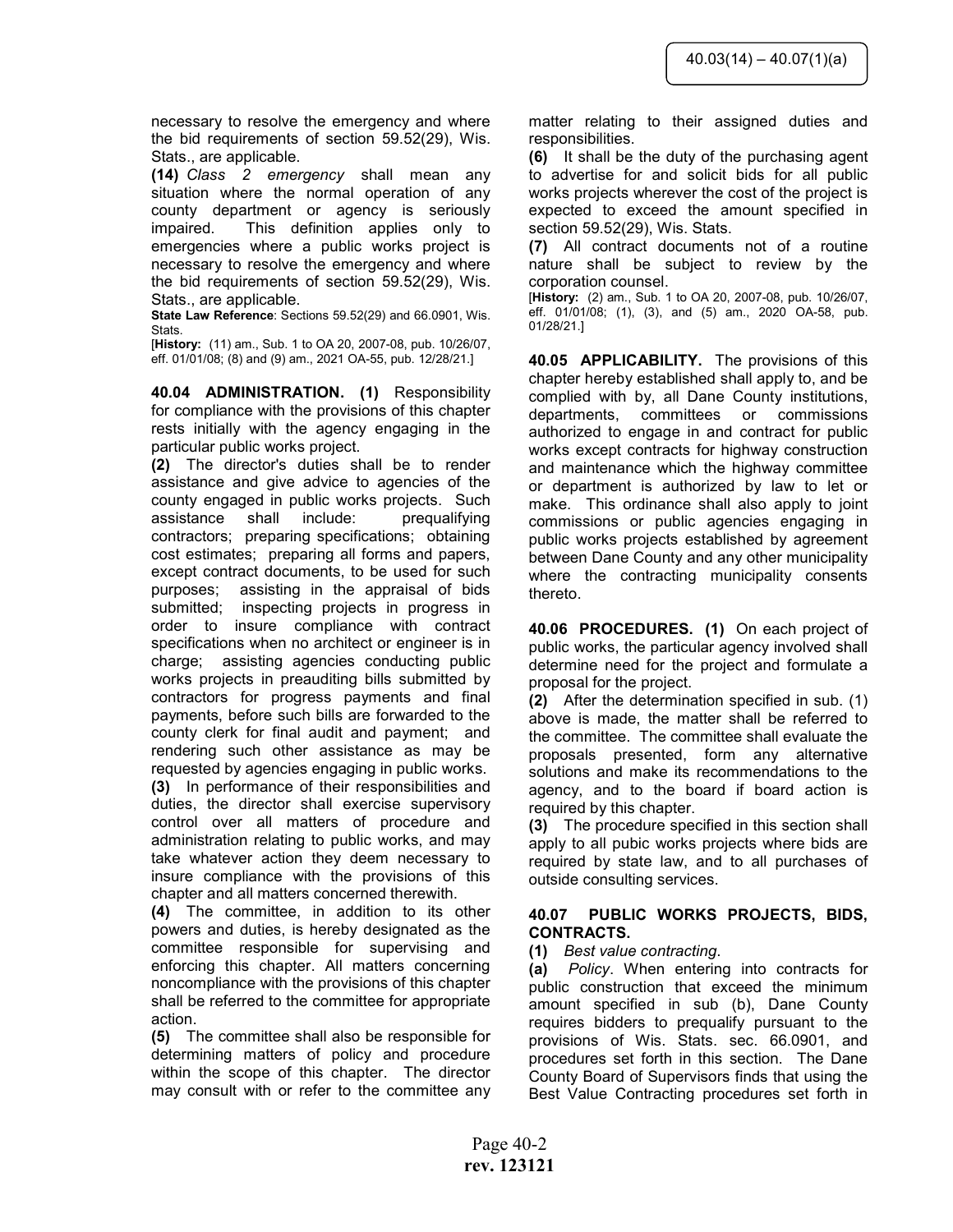this section will provide the County with the best value for its public construction while also meeting requirements that contracts be awarded to the lowest responsible bidder, and that the requirements of this ordinance are for the protection and welfare of the public in the performance of public contracts.

(b) Prequalification requirement. As a condition of performing work on a public works contract for Dane County that exceeds \$50,000 for a singletrade project or \$100,000 for a multi-trade project, a contractor shall first be prequalified in accordance with the provisions of this ordinance. This section shall apply to general contractors, prime contractors and (subject to the limitations for subcontractors in secs. (i)3. and 4. and (k) of this ordinance) subcontractors of any tier.

(c) Additional qualification information. In addition to information specified in this ordinance, the director may request, in prequalification applications or separately on a project by project basis, any other information they determine necessary to ensure that prospective contractors meet the contractor responsibility standards established by this ordinance and otherwise possess sufficient qualifications and capabilities in all respects to successfully qualify for and perform public works contracts.

(d) Once a contractor's prequalification application is approved by the director under this ordinance, it shall remain valid for a period of three years, unless suspended or revoked pursuant to this section.

(e) Renewal and disclosure. It shall be the obligation of the contractor to timely renew their prequalification and to report information regarding any material changes to the business or operations that are relevant to the prequalification application, including information that would affect their ability to make the certifications required by this ordinance. Any such information must be reported within fifteen (15) days of the contractor's knowledge of the information. Failure to report information under this subsection may result in suspension or revocation of the contractor's prequalification, debarment from County contracts for a period of up to three years and other sanctions available under applicable law.

(f) Prequalification approval. The director shall review contractor prequalification applications and approve applications that comply with the requirements of this ordinance and other applicable standards developed by the director. If a contractor has been certified as a targeted

business as defined by sec. 19.51(22), and the director determines that the contractor fails to meet the prequalification requirements under this section, the director will notify and discuss the determination with the Contract Compliance Officer prior to issuing any notice of nonqualification.

(g) Prequalification list. The director shall publicly post a list of prequalified contractors which shall include the names, addresses and prequalification numbers of contractors and applicable dates of prequalification approval. This list shall be updated on a monthly basis.

(h) Prequalification review. The director shall periodically, but at least once a year, review the performance of contractors prequalified according to this section to determine whether contractors are performing satisfactorily. This review shall examine all relevant areas of contractor performance including, but not limited to, project cost and schedule, compliance with plans and specifications, quality of workmanship and compliance with applicable laws and regulations. For good cause shown, the director may suspend or revoke a contractor's prequalification status at any time after providing the contractor with notice and the opportunity to be heard by the director.

(i) Prequalification enforcement. The director shall: 1. Take the necessary actions to ensure that all contractors and subcontractors on public works contracts subject to this section are properly prequalified in accordance with the requirements of this ordinance;

2. Require general contractors or prime contractors to verify their prequalification as a condition of being awarded bids on public works contracts;

3. Further require general contractors or prime contractors to submit a list of the subcontractors they intend to use in the performance of the contract, with the names and prequalification numbers of such subcontractors. This information may be submitted at the time of the bid, but must be submitted by no later than the time specified in sub. (k). Firms identified on the subcontractor list may be substituted only for good cause shown and with the written approval of the director; and

4. Notify subcontractors that they may apply for prequalification under this ordinance.

(j) Required certifications. Prequalification applications submitted pursuant to this ordinance shall include all information as determined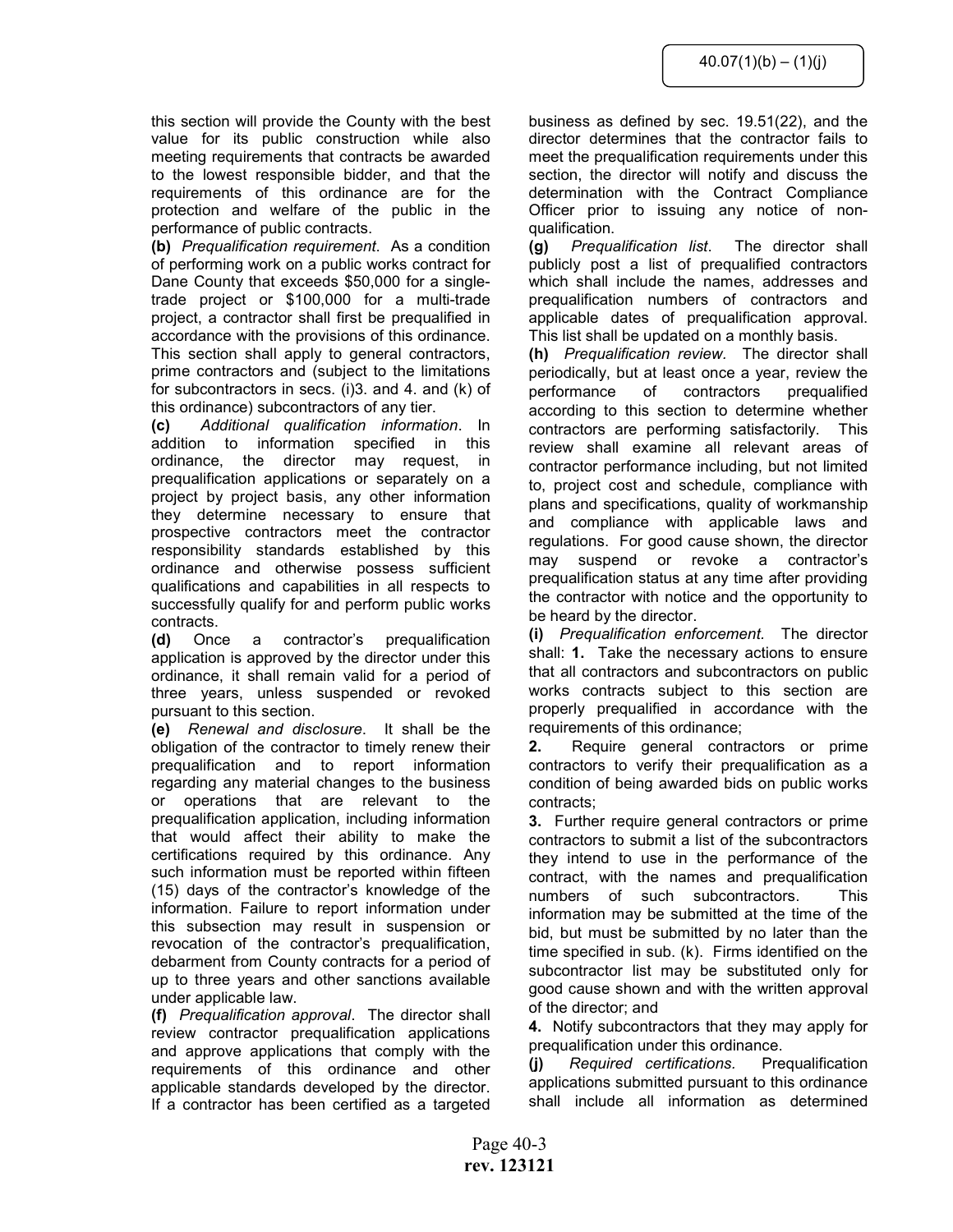necessary and appropriate by the director. Such applications shall, at a minimum, require a sworn certification by the applicant attesting to the facts specified in this subsection. In submitting a prequalification application, the applicant shall certify that for any project they seek to perform for the County during the term of prequalification, it shall:

1. Maintain a verifiable permanent place of business.

2. Authorized to do business in the State of Wisconsin.

3. Possess all technical qualifications and resources, including equipment, personnel and financial resources, necessary to perform the work required for the project or obtain the same through the use of responsible, qualified subcontractors.

4. Possess all valid, effective licenses, registrations or certificates required by federal, state, county or local law, which are necessary for the type of work to be performed including, but not limited to, those for any type of trade work or specialty work.

5. Meet all bonding requirements as required by applicable law or contract specifications.

6. State whether the contractor has been subject to any order or judgment from any governmental agency or court concerning an employment practice, including but not limited to classification of employees, unemployment insurance, payroll fraud or workplace safety. If the contractor has been subject to any order or judgment from any court or governmental agency concerning an employment practice or workplace safety, the contractor must provide all copies of the order or judgment or may be disqualified. As determined appropriate and necessary by the director, the contractor may be required to provide copies of any documents related to an investigation regarding employment practices or workplace safety.

7. Meet all insurance requirements as required by applicable law or contract specifications, including general liability insurance, workers compensation insurance and unemployment insurance requirements, and that all employees are properly classified and covered by said insurance policies.

8. If the contractor provides health insurance to its employees, that all of contractor's employees who will perform work on the project have such health insurance coverage available to them.

9. Maintain a substance abuse policy for employees hired for public works contracts that complies with Wis. Stats. sec. 103.503.

10. Participate in a Class A Apprenticeship Program for each separate trade or classification in which they employ craft employees and continue to participate in such program or programs for the duration of the project. As used herein, Class A Apprenticeship Program means a program that is approved by the U.S. Department of Labor or a state apprenticeship agency, provided that such program graduates apprentices to journeyperson status within the indenture period.

11. Fully abide by the equal employment opportunity and affirmative action requirements of all applicable laws, including County ordinances.

12. Provide in the prequalification application a detailed statement regarding related companies if, at any time during the past three (3) years, the contractor has controlled or has been controlled by another corporation, partnership or other business entity operating in the construction industry. This statement shall be included in the prequalification application and shall explain the nature of the contractor relationship.

13. The contractor has a written safety program.

14. The employees who will perform the work are properly classified as employees or independent contractors under all state and federal laws.

15. Describe all projects of similar size and scope that the contractor has satisfactorily completed. If the contractor has not completed a similar project, the contractor will provide a statement explaining why the contractor is qualified to perform the contract.

16. Disclose whether for the past three years:

**a.** they have had any type of business, contracting or trade license, certification or registration revoked or suspended.

**b.** they have been debarred by any federal, state or local government agency.

c. they have defaulted on any project in the past three years.

d. they have committed a willful violation of federal or state safety laws as determined by a final decision of a court or government agency authority.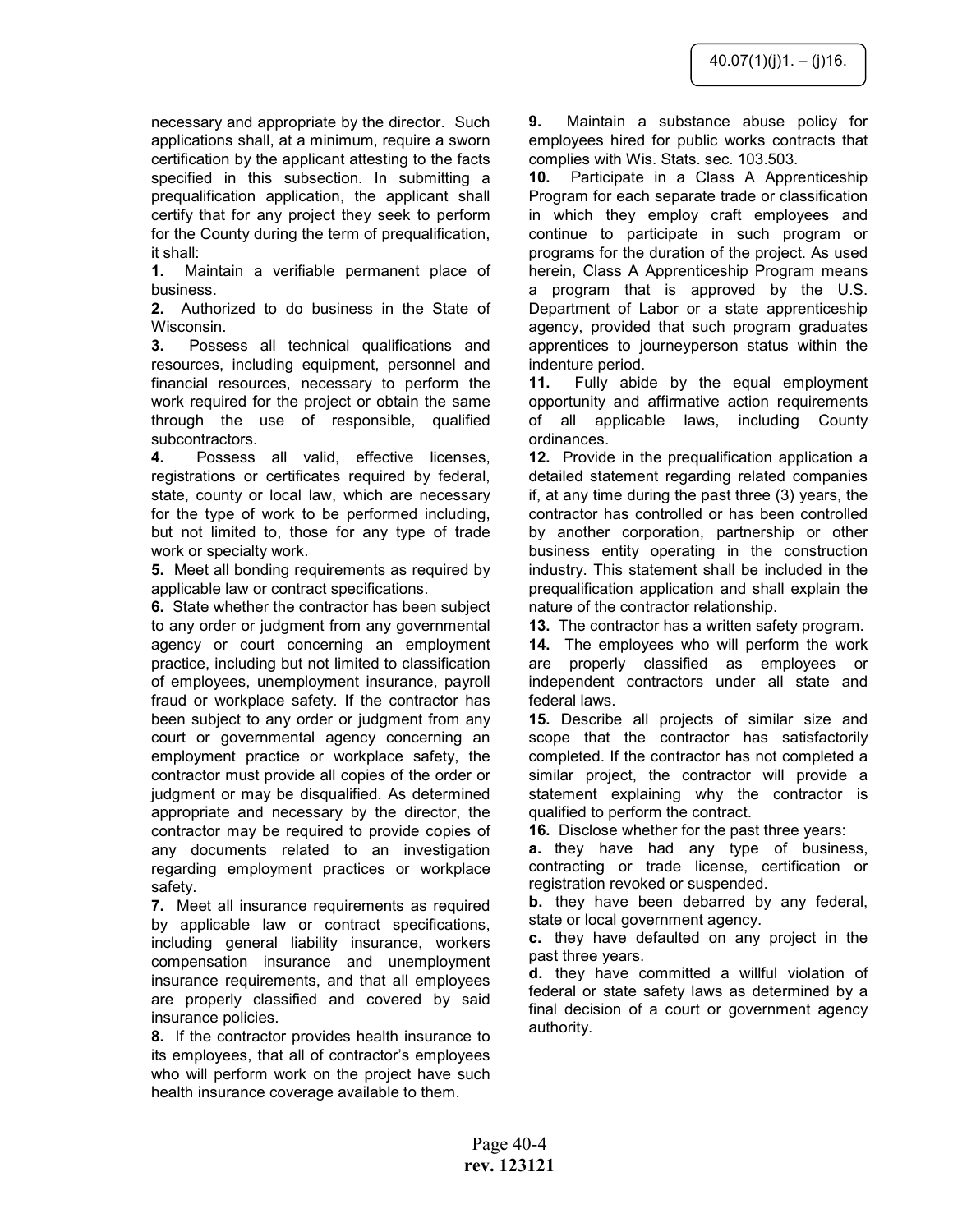e. they have been found by a final decision of a court or government agency to be in violation of any other law relating to their contracting business including, but not limited to, wage and hour laws, prevailing wage laws, environmental laws, antitrust laws or tax laws, where the penalty for such violation resulted in the imposition of a fine, back pay damages or any other type of penalty in the amount of more than \$10,000.

17. Certify that the contractor prequalification application has been executed by a principal or person employed by the applicant who has sufficient knowledge to address all matters in the prequalification application and shall include an attestation stating, under the penalty of perjury, that all information submitted is true, complete and accurate.

18. Certify that all subcontractors shall be properly qualified in accordance with sub. (k).

(k) Subcontractors. Subcontractors may, but are not required to, apply for and obtain prequalification status under this ordinance. At least ten (10) days prior to commencing work under any Dane County Public Works contract subject to this section, a subcontractor, the value of whose work exceeds \$50,000 for a singletrade project or \$100,000 for a multi-trade project, shall submit the information required under this ordinance to be qualified, and no such subcontractor may begin work on a Dane County Public Works project until the director determines that such subcontractor meets the qualification requirements herein.

(L) Conditional approval. The director may issue conditional approvals of any application for prequalification and shall set out the conditions thereof in writing.

(m) Best value contracting in county supported projects. In order to achieve the goals set out in this ordinance, it shall be a condition of any county financial support of a development project, as designated by the Board of Supervisors in the resolution granting such assistance, in an amount that exceeds \$50,000 for a single-trade project or \$100,000 for a multitrade project, that the developer utilize for construction those firms that have met the prequalification requirements of this ordinance. This provision will be included as a developer obligation in any agreement between the County and the developer.

(n) Appeal. Any applicant, contractor or subcontractor aggrieved by a determination of the director under this ordinance has the right to appeal the director's determination to the committee. The appeal shall be taken by delivery of a letter to the director within fifteen (15) days of the determination to be appealed. The committee will schedule a hearing on the appeal promptly.

(o) Report by director. After this ordinance has been in effect for two years, the director shall prepare a report to the Board of Supervisors on the effects of the ordinance.

(2) All public works projects, where the cost is estimated to be less than the amount specified in section 59.52(29), Wis. Stats., or any amendments thereto, may be contracted for directly by the agency of the county through the office of the director, provided that funds for such purpose have been specifically appropriated therefor in annual budgets or have been provided through authorized budget transfers by the finance committee. The provisions of this subsection shall not preclude obtaining competitive bids for such work where deemed feasible or in the best interest of the county. The granting of a contract under this subsection shall not, however, be subject to sections 59.52(29) and 66.0901, Wis. Stats., and the contract may be awarded to the bidder deemed best qualified to perform the work, in the discretion of the responsible agency.

(3) The provisions of subsection (1) are not mandatory for the repair or reconstruction of public facilities when damage or threatened damage thereto creates an emergency, as defined in sections 40.03(13) or section 40.03(14) of this chapter. Whenever the county board by majority vote at a regular or special meeting determines that an emergency no longer exists, this subsection shall no longer apply.

(4) The board may, by a three-fourths vote of all members entitled to a seat, provide that any class of public work or any part thereof may be done directly by the county without submitting the same for bids. When the board authorizes the work to be done directly by the county, county employees, equipment, machinery and materials from existing stocks or sources of supply under contract may be utilized subject to the supervision of the agency authorized to undertake the project. Materials and supplies needed for such projects and not available from existing stocks or sources of supply, shall be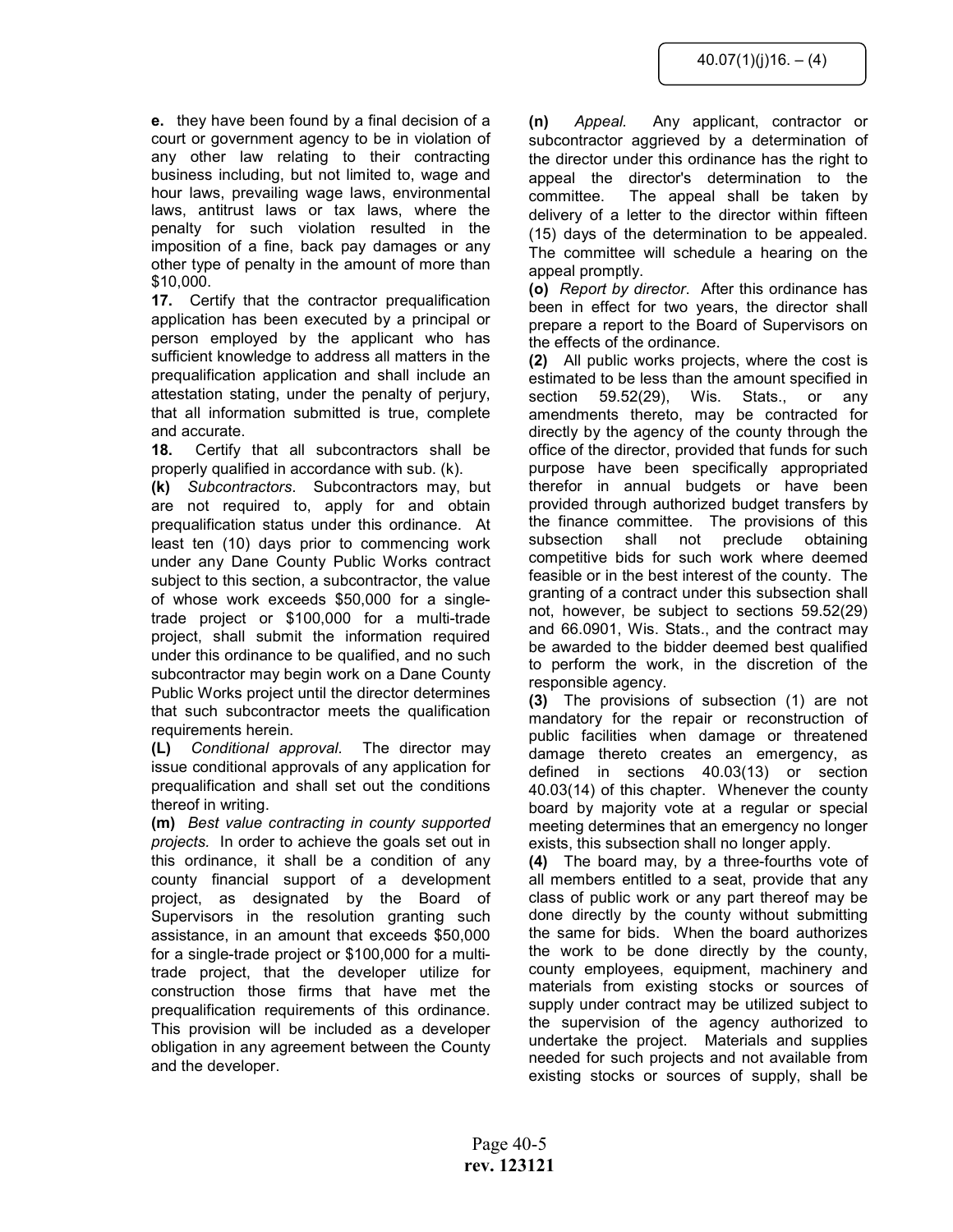purchased through the office of the purchasing agent according to established procedures.

(5) In the case of equal bids, preference shall be given to the equal bidder whose main place of business is located in Dane County.

**State Law Reference:** Sections  $59.52(29)$  and  $66.0901$ , Wis. Stats.

[History: (1) and (4) am., Sub. 1 to OA 20, 2007-08, pub. 10/26/07, eff. 01/01/08; (1) am., Sub. 1 to OA 49, 2007-08, pub. 10/02/08; (1)(a)-(e), (j), (k), and (m) am., 2020 OA-58, pub. 01/28/21; (2) am., 2021 OA-55, pub. 12/28/21.]

40.08 OUTSIDE CONSULTING SERVICES. (1) No outside consulting service, where the contracted amount exceeds \$100,000, shall be hired or contracted for without prior approval of the board and appropriation of funds for such purpose. Nothing contained herein shall preclude the appropriate agency from conferring with or consulting with and recommending to the board for selection of outside consultants for a particular public works project provided such interviews for conferences do not create an obligation to the county to pay therefore.

(2) Where outside consulting services are to be recommended to the board for a particular project, such recommendation shall be submitted in the form of a resolution and shall, if approved and passed, include authority to contract for such services by the agency concerned on behalf of the county with authority for the county executive and county clerk to execute the necessary contract on behalf of Dane County. The resolution may include authority for preparation of preliminary plans, feasibility studies and cost estimates and payments for such services.

(3) No contract with outside consulting services, for an amount in excess of \$100,000, shall be authorized without specific approval by the board, but where deemed advisable by the agency, ready-made plans for the purpose of establishing specifications, may be purchased or procured directly for the proposed project in order to permit proper competitive bidding. Responsibility for the technical correctness, adequacy and completeness of plans and specifications procured hereunder and used as a basis for actual construction shall rest with the agency approving the same. Reasonable cost for procured plans shall be determined by the committee and shall be charged to funds allocated for the proposed project.

(4) Where outside consulting services for the proposed project are not hired under a contract authorized by the board, the agency responsible for the project is authorized to hire expert technical advice or service, in order to obtain the

necessary information to prepare preliminary cost estimates as accurately as possible and available. Agencies proposing public works projects and requesting appropriations therefore shall endeavor to make cost estimates as accurately as possible and may, where free estimates are not available, pay reasonable fees to qualified persons to obtain such estimates if funds are available for such purpose within applicable budgets.

(5) Where expert technical advice or service is obtained for the purpose of preparing specifications under existing appropriations, fees for such service shall be charged to the appropriations for the proposed project.

[History: (1) and (3) am., OA 19, 2005-06, pub. 12/27/05; (1) and (3) am., 2020 OA-58, pub. 01/28/21.]

40.09 APPROVAL OF PLANS, AWARDS OF CONTRACTS. (1) After preliminary plans, studies and cost estimates have been approved by the agency concerned, the same shall be referred to the board for concurrence where the estimated cost of the project exceeds \$40,000, unless the board directs otherwise.

(2) If the board approves preliminary plans and cost estimates as submitted, approval of the same shall be indicated by a resolution which shall include authority for preparation of final plans and specifications, solicitation of bids, a report of the results of said bid-letting to the board and recommendation for award of a contract to the lowest bidder pursuant to statute, or non-award with reasons therefor.

(3) Adoption by the board, of the resolution reporting the bids and awarding a contract or contracts to the lowest responsible bidder or bidders, shall constitute authority to execute the necessary contract documents by the county executive and the county clerk on behalf of Dane County, after all preliminary contract conditions have been met by the bidder and after bonding and insurance requirements have been approved by the corporation counsel.

(4) The resolution awarding the contract shall contain provisions authorizing and directing the responsible committee or agency to supervise and be responsible for the proper execution of the terms of the contract, with the assistance of the architects, engineers or clerk of the works where applicable, and shall contain provisions for approval of change orders within the limits prescribed in the resolution and the appropriation for the work, subject however to submission of change orders to the board for approval where the sum involves \$20,000 or more than 10% of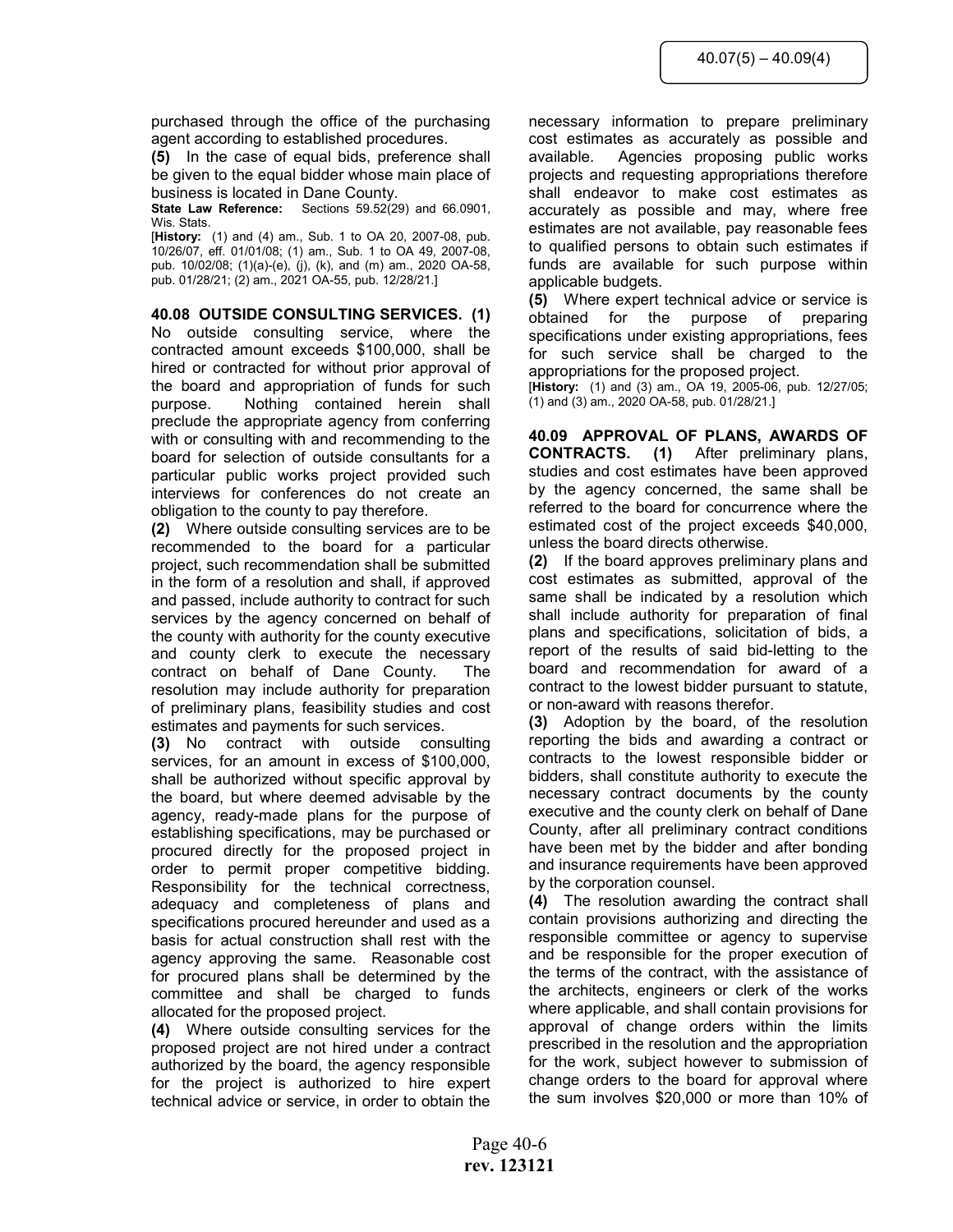the amount originally approved, whichever is smaller.

(5) On projects where the estimated cost does not exceed \$40,000 and where a specific budget appropriation has been made for the project, the agency of the board concerned may proceed with the taking of bids where required and award a contract without further action of the board, subject however to statutory requirements, the limits of the appropriation (including change orders or contingencies) and approval of insurance certificates and bonds by the corporation counsel. After approval of bonds and insurance certificates, the chairperson and secretary of the agency concerned shall be authorized to execute contract documents where necessary.

(6) Subject to section 40.04(6) of the Dane County Ordinances, all bids for public works projects shall be advertised through the office of the purchasing agent in such media as is deemed appropriate by the agency charged with the project in order to provide the widest possible solicitation of bids.

(7) No public works project shall be undertaken or commitment made therefor, unless specific appropriations have been made in annual budgets. For proposed projects not authorized in budgets or supported by specific appropriation, if the need therefor is approved by the finance committee, such committee may transfer unexpended funds in annual budgets to an appropriate account pursuant to board rule and authorize expenditure for such projects where the estimated cost does not exceed \$5,000.

[History: (4) am., OA 6, 1991-92, pub. 09/27/91; (4) am., OA 15, 2002-03, pub. 11/19/02; (1), (4) and (5) am., OA 52, 2007-08, pub. 04/10/08.]

40.10 REQUIREMENTS OF BID SPECIFI-CATIONS. (1) Bid specifications shall contain, wherever practicable, maximum available guarantees or warranties for products, supplies, materials or workmanship as the custom of the particular trade permits, to protect the county from defects attributable thereto and to prevent, insofar as possible, costs for future repairs or replacements not otherwise covered by contractor's performance bonds.

(2) Contract performance bonds to guarantee work of the principal contractor and subcontractors, obtained pursuant to statute, shall cover as long a period as is obtainable and shall be from approved surety companies authorized and licensed to do business in the State of Wisconsin.

(3) Bid specifications shall contain specific reference to statutory requirements for contracting for public works and specific reference to applicable county ordinances, so that all prospective bidders and contractors are fully apprised of such requirements when dealing with Dane County.

(4) Forms for specifications, bonds and contracts setting forth conditions and requirements in accordance with the statutes and this ordinance may be prepared and utilized by the director to standardize and expedite bidding procedures, the same to be drafted with the advice of the corporation counsel as to all legal conditions contained therein.

(5) All specifications, other than technical specifications utilized for solicitation of bids, shall be submitted to the corporation counsel for approval as to form and content before the same are used, if not on standard forms. All executed bids, insurance certificates, bonds or other allied papers constituting contract documents, shall be submitted to the corporation counsel for approval as to form and content before the same are signed by the designated county officials, after contract awards are made.

# 40.11 BONDING AND INSURANCE REQUIRE-

MENTS. (1) Whenever the amount of the project is expected to exceed the amount specified in section 59.52(29), Wis. Stats., or whenever the director otherwise determines, bid specifications shall require a bid bond or certified check or cash, in an amount not less than 5% of the total bid, to be submitted by prospective bidders as assurance that the bidder, if granted a contract, will execute the same or forfeit the amount of the bid bond as damages for failure to enter the contract.

(2) All contracts involving more than the amount specified in section 779.14, Wis. Stats., or any amendments thereto, for the performance of labor or furnishing of materials, when the same pertains to any public improvement or public work of whatever kind, shall contain a provision for the payment by the contractor of all claims for labor performed and materials furnished, used or consumed in such project including, without limitation because of enumeration, fuel, lumber, building materials, machinery, vehicles, gasoline, motor and lubrication oil, greases and the premiums for worker's compensation insurance and the contributions for unemployment compensation and no such contract shall be made unless the contractor gives a bond issued by a surety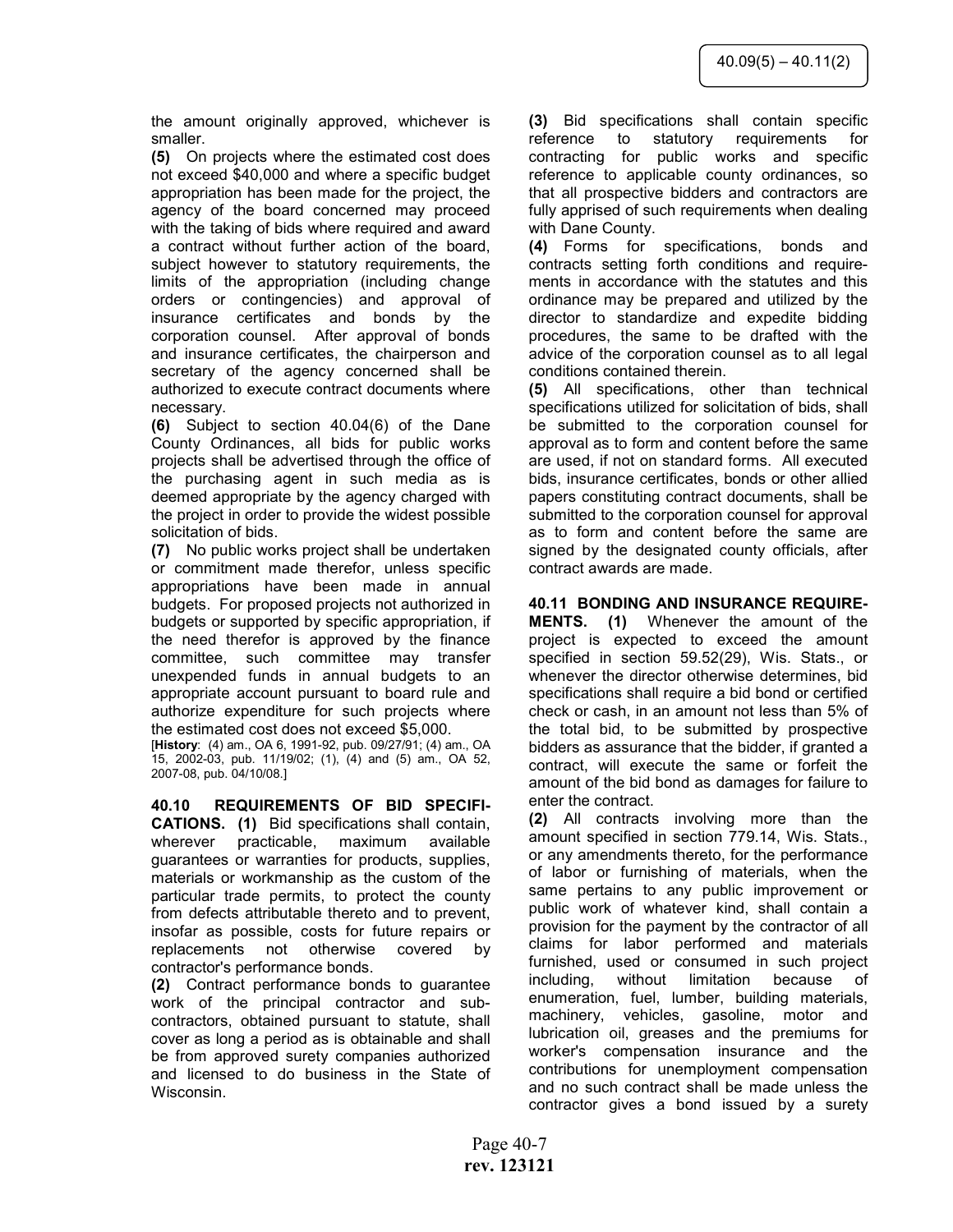company licensed to do business in this state, the penalty of which shall not be less than the contract price, conditioned for the faithful performance of the contract, and the payment of every person entitled thereto of all claims for labor performed and materials furnished under the contract. Such bond shall be approved by the corporation counsel. No assignment, modification or change of the contract or change in the work covered thereunder, nor any extending of time for completion of the contract, shall release the sureties of said bond. Neither the invitation for bids nor the person having the power to approve the contractor's bond shall require that such bond be furnished by a specified insurance company, or through a specified agent or broker. All provisions of sections 779.14, 779.15, 779.155, 779.16 and 779.17, Wis. Stats., and acts amendatory thereto, not specifically described above, shall be deemed to be incorporated herein.

(3) Contractors, and subcontractors where required, shall provide proof of insurance coverage providing public liability, property damage, automobile, worker's compensation and unemployment compensation insurance to protect Dane County from any and all claims attributable thereto in such amounts as are prescribed in the bid specifications for the particular work.

# 40.12 PAYMENTS TO CONTRACTORS.

Contractors shall be paid according to payment schedules set forth in contracts and the agency responsible for the work may authorize periodic progress payments for portions of the work satisfactorily completed according to such schedules. Notwithstanding guarantees made under contract performance and payments bonds, the agency responsible for the work may require lien releases from contractors and/or subcontractors for all claims for labor, materials or supplies provided either before any periodic progress payment or final payment is made under applicable contracts.

40.13 EMERGENCY SITUATIONS. (1) Any member of the committee shall have the authority to determine the existence of, and to declare, either a Class I emergency or a Class II emergency. In the event no committee member can be contacted promptly, the director is authorized to act in their stead and after consultation with the county executive, if at all possible. In any event, if a committee member is so acting, consultation with the director and the

county executive shall be made, and with other committee members if at all possible.

(2) In the event a Class I emergency is declared, the person declaring the same shall also have the authority to resolve the emergency without reference to bidding procedures and without reference to other procedures normally required by this chapter.

(3) In the event a Class II emergency is declared, the declarant shall forthwith consult with the chairman of the finance committee to determine the best method of resolving the emergency. Determination of the necessity of complying with normal procedures mandated by this chapter shall rest with the committee member and the finance committee chairperson acting jointly.

(4) Where an emergency is found to exist, the finance committee is authorized to provide funds to meet the cost of the necessary repairs either by transfer of funds within budget appropriations or transfer from the contingency fund, if created, pursuant to sec. 65.90(5), Wis. Stats.

(5) Absent its finding that there has been an abuse of discretion, the committee shall approve the findings and actions of the person declaring the emergency and shall report its approval to the board at its meeting. In determining whether there has been an abuse of discretion, the committee shall consider only the process used in arriving at the decision that an emergency existed and not the actual decision itself.

(6) Bonding and insurance requirements shall be made a part of emergency contracts hereunder as for all other public works contracts made pursuant to regular bidding procedures.

(7) Wherever possible in an emergency situation, the person authorized to declare an emergency shall attempt to obtain informal bids or estimates in order to have repairs done at the lowest possible cost. Such informal bids or estimates shall be obtained by telephone or other appropriate means.

40.14 KEEPING OF RECORDS AND DOCUMENTS OF PUBLIC WORKS PROJECTS. Copies of all public works records shall be kept in suitable files in the office of the director and shall be properly indexed by him or her. The official copy of the public works contract shall be kept by the county clerk. Copies of change orders shall be kept by the county clerk and the director.

[History: 40.14 am., 2020 OA-58, pub. 01/28/21.]